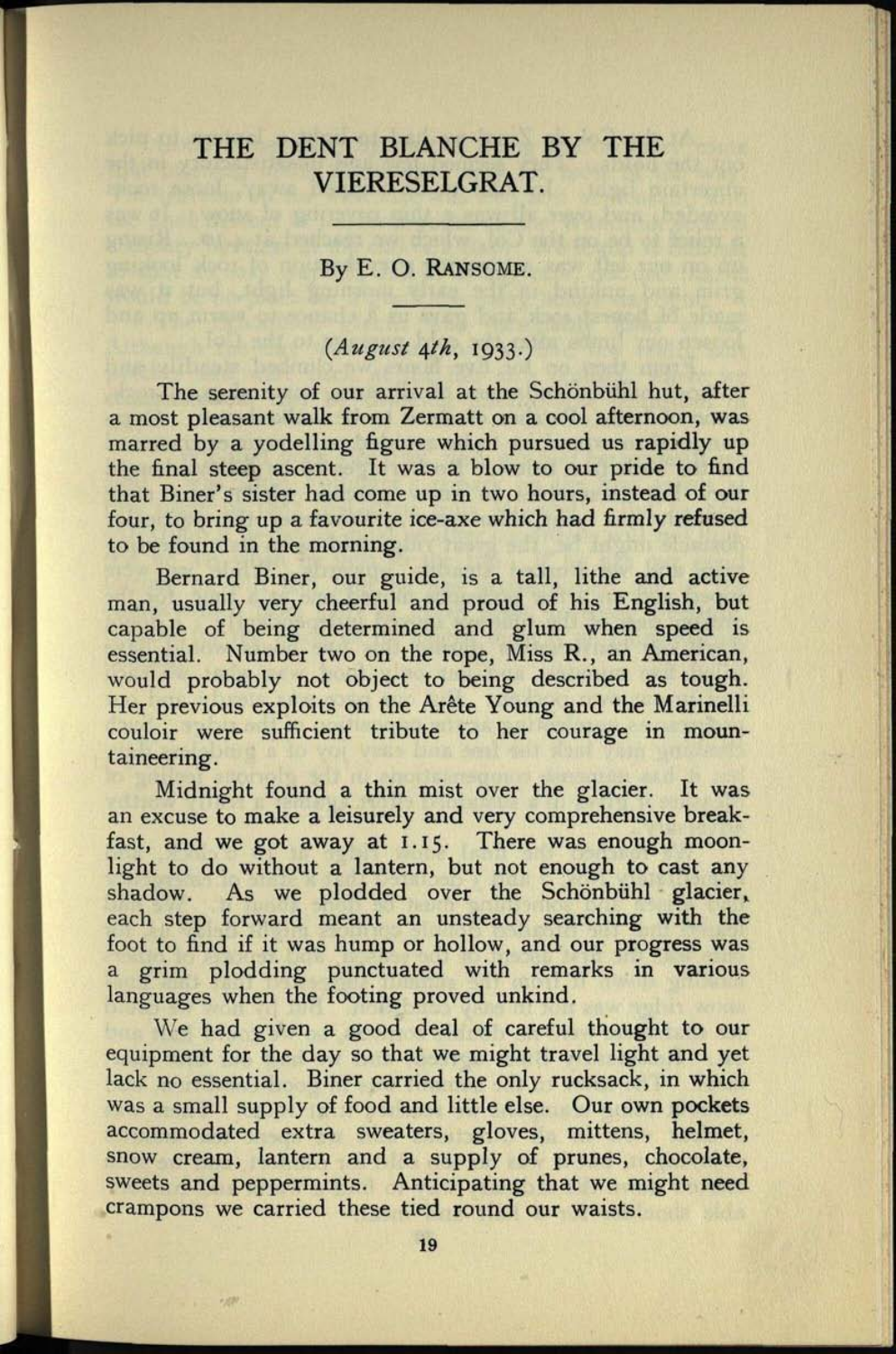At the Col de Zinal we had to light a lantern to pick out the holds. They seemed few and unsatisfactory in the uncertain light. Ice had to be chipped away, loose rocks avoided, and over all was a thin covering of snow. It was a relief to be on the Col, which we reached at 4.10. Rising up on our left was a towering grey bastion of rock looking grim and unkind in the early morning light, but it was made of honest rock and gave us a chance to warm up and loosen our limbs after the cold passage to the Col.

From then on for five hours we climbed steadily and without halt. Gendarmes of all sizes, some of good rock, some of bad. Patches of snow to be walked over. Overhangs of snow and ice to be avoided or sometimes traversed on the rock face below. Rock ridges to be followed until they lost themselves in snow patches which were more frequent this year than usual. Whatever the particular obstacle might be, the great ridge had us in its unrelenting grip and we worked steadily upwards. While we were roped and on a few occasions moved one at a time; for the greater part of the time we moved independently. I doubt if all our conversation during this five hours would have filled five minutes, and our only food was what we each had in our own pockets. But our pace was steady and our progress as unrelenting as the opposition of the ridge. Such climbing may lack the free and easy joy of a guideless day, but it has immense compensations in the glorious feeling of pleasure it gives in a sustained effort against a really worthy adversary.

We reached the final snow ridge at 10 o'clock, and immediately Nos. 2 and 3 declared that a state of emergency had arisen and something must be done about it. We had feared that the dreaded double cornices might delay us, for ours was the first ascent of the season, and reports of others looking down it from the summit suggested that this final snow ridge was not in easy condition. But by now we could see that there were no double cornices, so we could halt and eat. Reluctantly Biner agreed, and we had our first short meal. The snow to the summit was in good condition, and without using crampons we reached it at 10.40. There was a clear view in all directions and we spent ten minutes enjoying it, but it was far too cold for comfort, and we soon started down the ordinary way to find a warm and comfortable shoulder for a halt and meal.